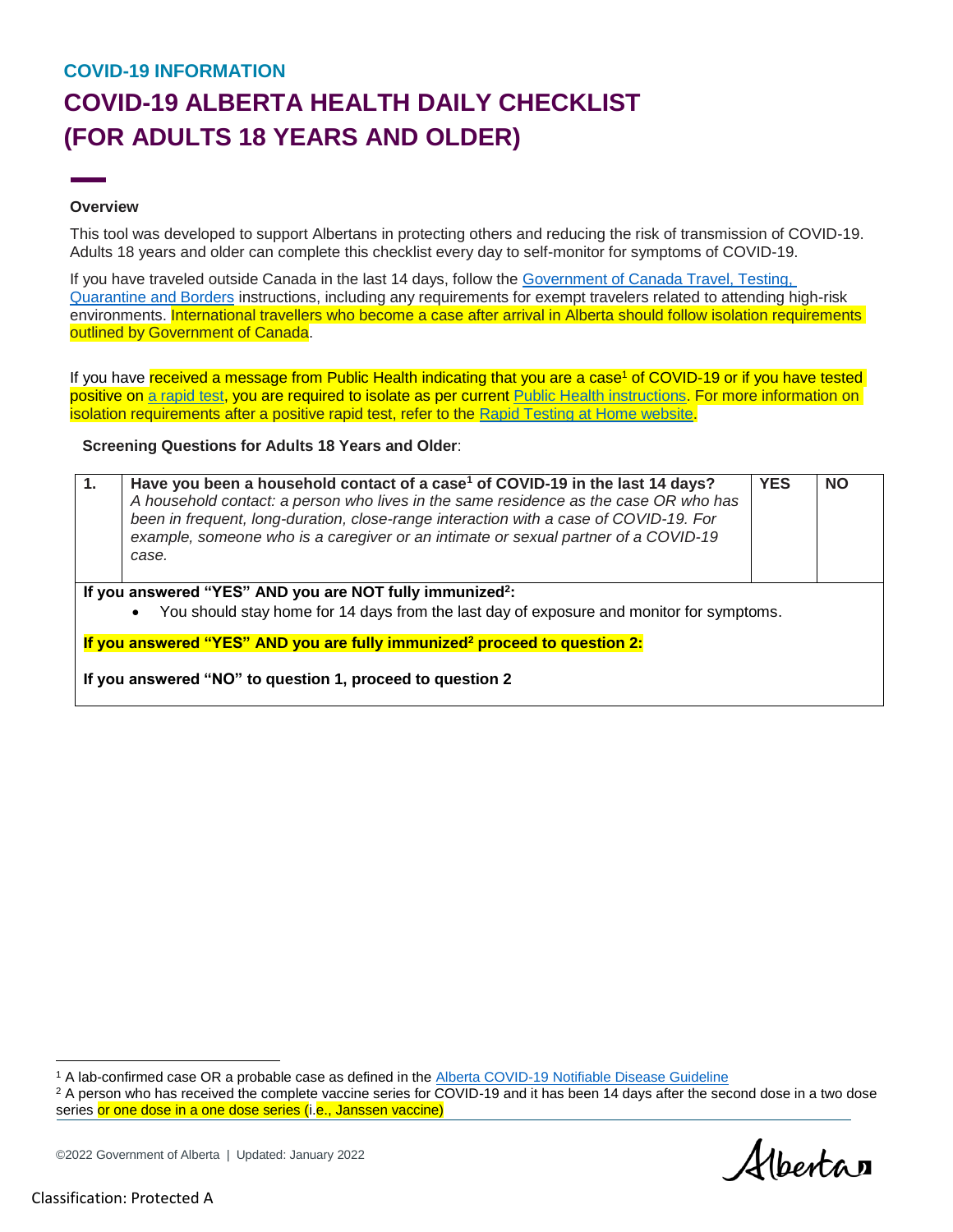| Fever<br>$\bullet$<br>Cough<br>$\bullet$                                                                                                                                 | <b>YES</b><br><b>YES</b> | <b>NO</b> |
|--------------------------------------------------------------------------------------------------------------------------------------------------------------------------|--------------------------|-----------|
|                                                                                                                                                                          |                          |           |
|                                                                                                                                                                          |                          | <b>NO</b> |
| Shortness of breath                                                                                                                                                      | <b>YES</b>               | <b>NO</b> |
| Runny nose<br>$\bullet$                                                                                                                                                  | <b>YES</b>               | <b>NO</b> |
| Sore throat<br>$\bullet$                                                                                                                                                 | <b>YES</b>               | <b>NO</b> |
| Chills<br>$\bullet$                                                                                                                                                      | <b>YES</b>               | <b>NO</b> |
| Painful swallowing                                                                                                                                                       | <b>YES</b>               | <b>NO</b> |
| Nasal congestion<br>$\bullet$                                                                                                                                            | <b>YES</b>               | <b>NO</b> |
| Feeling unwell / fatigued<br>$\bullet$                                                                                                                                   | <b>YES</b>               | <b>NO</b> |
| Nausea / vomiting / diarrhea<br>$\bullet$                                                                                                                                | <b>YES</b>               | <b>NO</b> |
| Unexplained loss of appetite<br>$\bullet$                                                                                                                                | <b>YES</b>               | <b>NO</b> |
| Loss of sense of taste or smell                                                                                                                                          | <b>YES</b>               | <b>NO</b> |
| Muscle / joint aches<br>$\bullet$                                                                                                                                        | <b>YES</b>               | <b>NO</b> |
| Headache<br>$\bullet$                                                                                                                                                    | <b>YES</b>               | <b>NO</b> |
| Conjunctivitis (commonly known as pink eye)                                                                                                                              | <b>YES</b>               | <b>NO</b> |
| If you answered "YES" to any symptom:                                                                                                                                    |                          |           |
| • Stay home.                                                                                                                                                             |                          |           |
| • You can use an at-home rapid test if available or the AHS Online Assessment Tool or call Health Link 811 to                                                            |                          |           |
| arrange for testing and to receive additional information on isolation.                                                                                                  |                          |           |
| If you have fever, cough, shortness of breath, runny nose, sore throat or loss of sense of taste or smell, you are<br>required to isolate as per the current CMOH Order: |                          |           |

- If you are fully immunized<sup>2</sup> you must isolate for 5 days from the onset of symptoms or until they resolve<sup>3</sup> whichever is longer. You must wear a mask for up to 5 days after your isolation period if you are outside of the home in a public place or otherwise in the company of other persons out of your household (no exceptions permitted) **OR**
- If you are NOT fully immunized<sup>2</sup>, you must isolate for 10 days from the onset of symptoms or until they resolve<sup>3</sup> whichever is longer **OR**
- Until symptoms resolve<sup>3</sup> if you receive a negative PCR COVID-19 test OR
- **Until symptoms resolve<sup>3</sup> if you receive two negative rapid antigen tests, with at least 24 hours between** tests.

### **If you answered "NO":**

You may attend work, school, and/or other activities.

<sup>2</sup> A person who has received the complete vaccine series for COVID-19 and it has been 14 days after the second dose in a two dose series or one dose in a one dose series (i.e. Janssen vaccine)

<sup>3</sup> Symptoms resolved means symptoms have improved and with no fever for 24 hours without the use of fever reducing medication

Albertan

l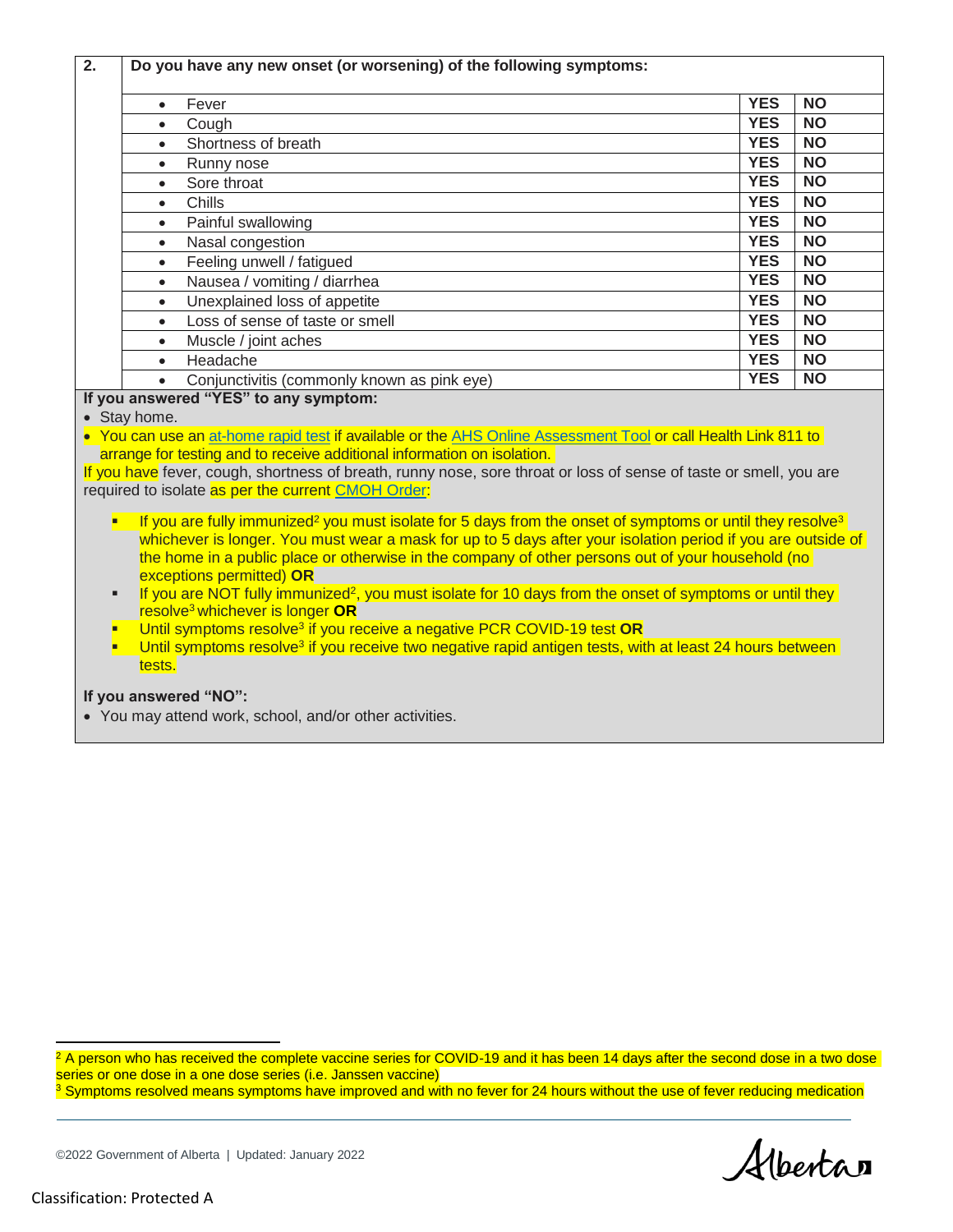## **COVID-19 INFORMATION COVID-19 ALBERTA HEALTH DAILY CHECKLIST (FOR CHILDREN UNDER 18)**

### **Overview**

This checklist applies for all children, as well as all students who attend kindergarten through Grade 12, including high school students over 18. Children should be screened every day by completing this checklist before going to school, childcare or other activities. Children may need a parent or guardian to assist them to complete this screening tool.

If your child has traveled outside Canada in the last 14 days, follow the [Government of Canada Travel, Testing, Quarantine](https://travel.gc.ca/travel-covid)  [and Borders](https://travel.gc.ca/travel-covid) instructions, including any requirements for exempt travelers related to attending high-risk environments. International travellers who become a case of COVID-19 after arrival in Alberta should follow isolation requirements outlined by the Government of Canada

If your child has received a message from Public Health indicating that they are a case<sup>4</sup> of COVID-19 or if your child has tested positive on a [rapid test,](https://www.alberta.ca/rapid-testing-at-home.aspx) they are required to isolate as per [Public Health instructions.](https://www.alberta.ca/covid-19-orders-and-legislation.aspx) For more information on isolation requirements after a positive rapid test, refer to the [Rapid Testing at Home website.](https://www.alberta.ca/rapid-testing-at-home.aspx)

#### **Screening Questions for Children under 18***:*

| 1.                                                                                                                                                      | Has your child been a household contact of a case <sup>4</sup> of COVID-19 in the last 14 days?<br>A household contact: a person who lives in the same residence as the case OR who has been in<br>frequent, long-duration, close-range interaction with a case of COVID-19. For example, someone who<br>slept over, attended a birthday party or someone who was a play date with a case. | <b>YES</b> | <b>NO</b> |  |  |
|---------------------------------------------------------------------------------------------------------------------------------------------------------|--------------------------------------------------------------------------------------------------------------------------------------------------------------------------------------------------------------------------------------------------------------------------------------------------------------------------------------------------------------------------------------------|------------|-----------|--|--|
| If child answered "YES" AND they are NOT fully immunized <sup>5</sup> :                                                                                 |                                                                                                                                                                                                                                                                                                                                                                                            |            |           |  |  |
| Child should stay home and NOT attend school, childcare and/or other activities for 14 days from the last day of exposure and                           |                                                                                                                                                                                                                                                                                                                                                                                            |            |           |  |  |
|                                                                                                                                                         | monitor for symptoms                                                                                                                                                                                                                                                                                                                                                                       |            |           |  |  |
|                                                                                                                                                         | If child answered "YES" and they are fully immunized <sup>5</sup> proceed to question 2:                                                                                                                                                                                                                                                                                                   |            |           |  |  |
|                                                                                                                                                         | If child answered "NO" to question 1, proceed to question 2                                                                                                                                                                                                                                                                                                                                |            |           |  |  |
| 2.                                                                                                                                                      | Does the child have any new onset (or worsening) of the following core symptoms:                                                                                                                                                                                                                                                                                                           |            |           |  |  |
|                                                                                                                                                         | <b>Fever</b>                                                                                                                                                                                                                                                                                                                                                                               | <b>YES</b> | <b>NO</b> |  |  |
|                                                                                                                                                         | Temperature of 38 degrees Celsius or higher                                                                                                                                                                                                                                                                                                                                                |            |           |  |  |
|                                                                                                                                                         | Cough                                                                                                                                                                                                                                                                                                                                                                                      | <b>YES</b> | <b>NO</b> |  |  |
|                                                                                                                                                         | Continuous, more than usual, not related to other known causes or conditions such as asthma                                                                                                                                                                                                                                                                                                |            |           |  |  |
|                                                                                                                                                         | <b>Shortness of breath</b>                                                                                                                                                                                                                                                                                                                                                                 | <b>YES</b> | <b>NO</b> |  |  |
|                                                                                                                                                         | Continuous, unable to breathe deeply, not related to other known causes or conditions such as                                                                                                                                                                                                                                                                                              |            |           |  |  |
|                                                                                                                                                         | asthma                                                                                                                                                                                                                                                                                                                                                                                     |            |           |  |  |
|                                                                                                                                                         | Loss of sense of smell or taste                                                                                                                                                                                                                                                                                                                                                            | <b>YES</b> | <b>NO</b> |  |  |
|                                                                                                                                                         | Not related to other known causes or conditions like allergies or neurological disorders                                                                                                                                                                                                                                                                                                   |            |           |  |  |
| If the child answered "YES" to any symptom in question 2:                                                                                               |                                                                                                                                                                                                                                                                                                                                                                                            |            |           |  |  |
| If the child is fully immunized <sup>5</sup> they are required to isolate for 5 days from onset of symptoms or until symptoms resolve <sup>3</sup>      |                                                                                                                                                                                                                                                                                                                                                                                            |            |           |  |  |
|                                                                                                                                                         | whichever is longer. They must wear a mask for up to 5 days after their isolation period if you are outside of the home in a                                                                                                                                                                                                                                                               |            |           |  |  |
|                                                                                                                                                         | public place or otherwise in the company of other persons out of your household (no exceptions permitted) OR                                                                                                                                                                                                                                                                               |            |           |  |  |
| If they are NOT fully immunized <sup>5</sup> , they must isolate for 10 days from the onset of symptoms or until they resolve <sup>3</sup> whichever is |                                                                                                                                                                                                                                                                                                                                                                                            |            |           |  |  |
| longer OR                                                                                                                                               |                                                                                                                                                                                                                                                                                                                                                                                            |            |           |  |  |
| $\bullet$                                                                                                                                               | Until symptoms resolve <sup>3</sup> if they receive a negative PCR COVID-19 test OR                                                                                                                                                                                                                                                                                                        |            |           |  |  |
|                                                                                                                                                         | Until symptoms resolve <sup>3</sup> if they receive two negative rapid antigen tests, with at least 24 hours between tests                                                                                                                                                                                                                                                                 |            |           |  |  |

<sup>5</sup> A child who has received the complete vaccine series for COVID-19 and it has been 14 days after the second dose in a two dose series

©2022 Government of Alberta | Updated: January 2022

Albertan

 $\overline{a}$ 

<sup>&</sup>lt;sup>3</sup> Symptoms resolved means symptoms have improved and with no fever for 24 hours without the use of fever reducing medication <sup>4</sup> A lab-confirmed case OR a probable case as defined in the **Alberta COVID-19 Notifiable Disease Guideline**